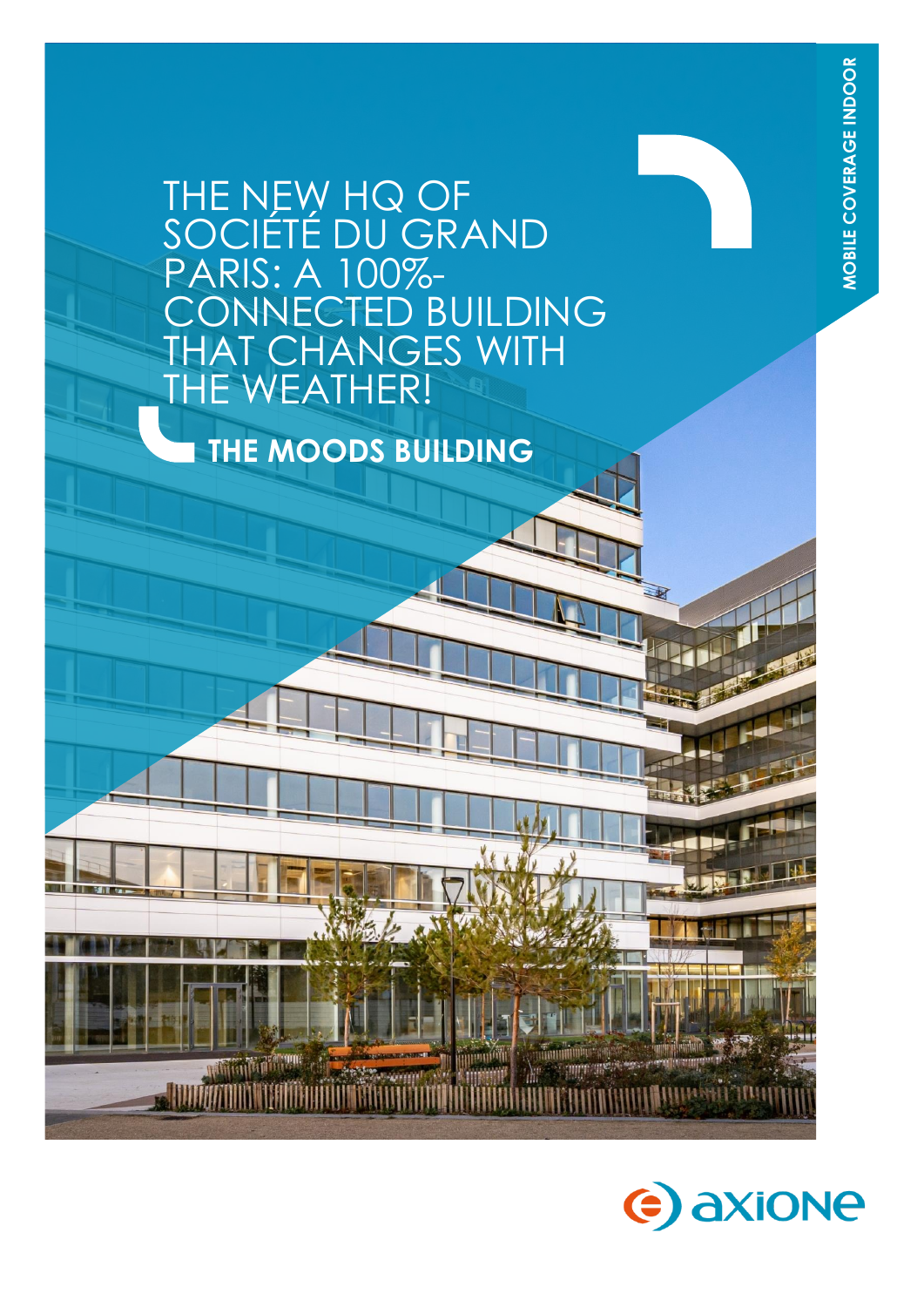# THE NEW, 100%-CONNECTED HEAD OFFICE OF SOCIÉTÉ DU GRAND PARIS **THE MOODS BUILDING**

## **THE PROJECT**

**In 2019, our teams delivered a new-generation, multi-operator radio infrastructure — an 'active' radio solution providing optimal connectivity for the new 40,000m² Société du Grand Paris headquarters, 'MOODS', designed by the renowned architecture firm Valode & Pistre.**

> **90 RADIO ANTENNAS INSTALLED**



**"**

e) axione

#### **The challenge:**

Located in the Plaine Saint-Denis in Île-de-France, Axione employees successfully carried out the installation of a 3G and 4G indoor mobile network including 90 antennae. Boasting a unique architectural design, the building communicates weather information in real time using neon lighting that changes colour based on the weather forecast over the coming three hours. Hence the name 'MOODS' given to this bright and brilliant work by François Morellet.

For this new-build project we would like to thank in particular the **SDEL ITT CONCILIO** company, a subsidiary of **VINCI ENERGIE**, who entrusted us with the task of the radio coverage construction, as well as the technical consultancy for the project. **PARELLA**. This is a terrific project success for our company, which has been achieved within the context of a large-scale architectural project.

*The MOODS project posed a major organisational and operational challenge, as we had to provide this building with GSM and full Wi-Fi connectivity using the FTTO (Fibre to the Office) system, within a very tight timeframe of less than 4 months.*  **"**

**Eddy Fichaux, Business Manager at SDEL ITT Concilio**

## **AXIONE'S SERVICES**

We provided our client with a comprehensive service package:

#### **Design of the indoor coverage structure**

• Design and engineering study carried out by BE Radio Axione

#### **Installation**

• Installation of 90 antennae

#### **Execution,**

- Optimal multi-operator coverage over a surface area equal to **40,000m<sup>2</sup>**
- Seamless integration of the infrastructure
- Equipementier Commscope, Solution Era